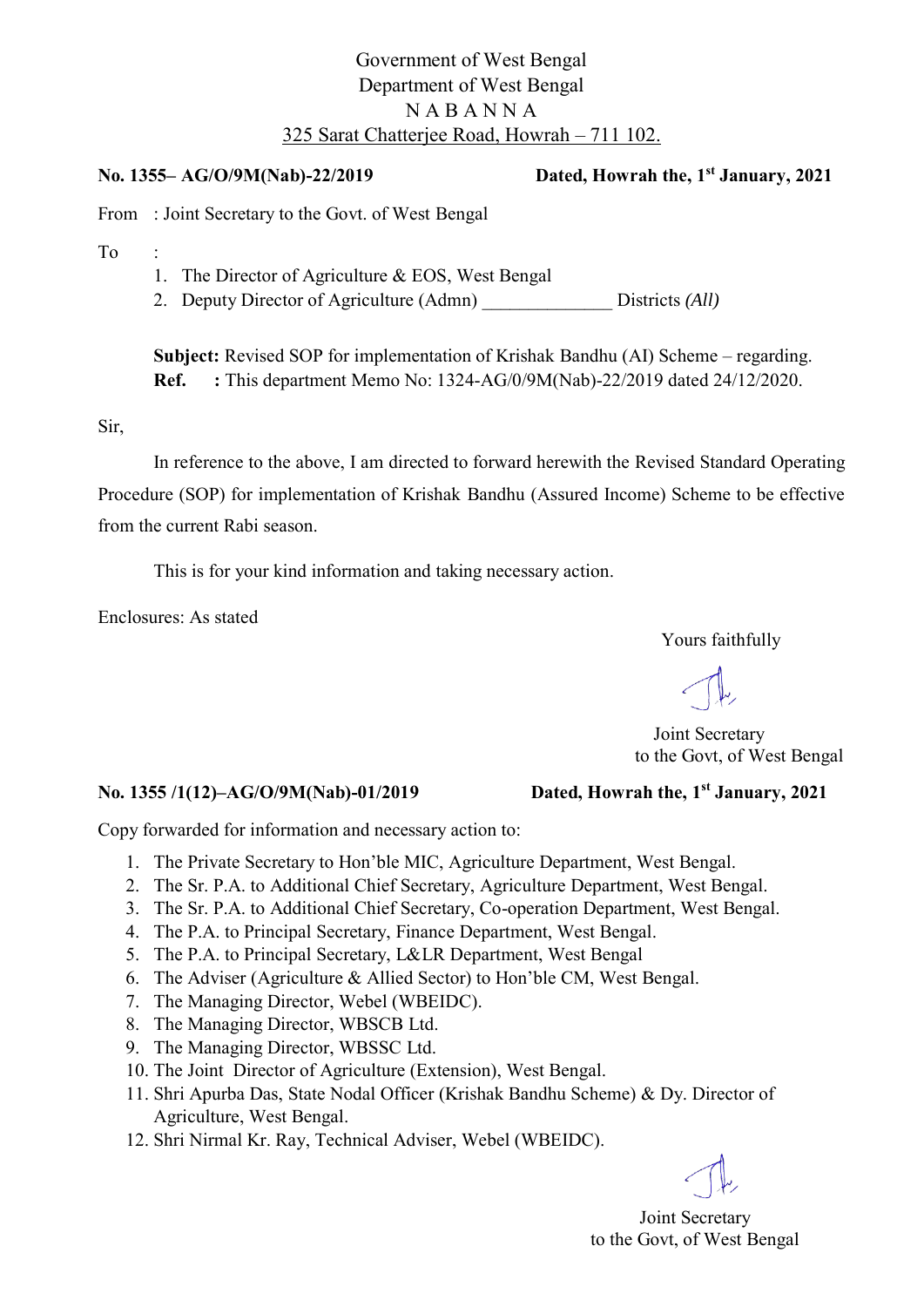## **Revised SOP of Krishak Bandhu (Assured Income) Scheme**

## **A. Overview:**

The Department of Agriculture, Government of West Bengal Introduced the Krishak Bandhu (Assured Income) Scheme w.e.f. 1st January, 2019 to support farmers financially during preproduction stage to make agriculture profitable for the farmers. It is a powerful initiative of the Govt of West Bengal towards overall development of agriculture in general and protecting the farmers' interest in particular.

In Krishak Bandhu (Assured Income) scheme every enrolled farmer is eligible to get financial support of Rs. 5000/- per year per acre of cultivable land owned, payable in two equal instalments i.e. @ Rs. 2500/- (Kharif & Rabi) once during Kharif and thereafter during Rabi season. The maximum financial assistance will be Rs.5000-/ only per farmer per year. Farmers having less than one acre of land will be eligible for assistance on pro rata basis subject to a minimum of Rs. 2000/- per farmer per year.

The Agriculture Department is the Nodal Department for implementation of this scheme and other allied Departments like L&LR, Finance, Cooperation, I&CA etc. extend cooperation in various aspects for its smooth implementation. The Webel (WBEIDC) is the nodal agency for maintaining the Krishak Bandhu Portal and managing the Krishak Bandhu database. The West Bengal State Co-operative Bank Ltd has been assigned the responsibilities of Fund Management and disbursement of assistance to the eligible beneficiaries.

The farmer has to apply for enrolment to the Asst. Director of Agriculture of the Block where his EPIC exists (except Kolkata Municipal Corporation Area).

The benefit of the Krishak Bandhu (Assured Income) Scheme was so far extended to all farmers in possession of ROR including recorded *Bhagchasi* (Share cropper). Although more than 48 lakh farmers have already been registered under the scheme, there is still scope for inclusion of more number of actual cultivators who do not possess ROR in their name.

In order to bridge this gap between number of cultivators and Farmers actually enrolled under the Scheme, the State Govt has taken a unique **initiative to include maximum number of deserving farmers under this flagship scheme through submission of "Self Declaration" regarding tilling of agricultural land**, in prescribed format along with supporting documents to the Asstt. Director of Agriculture of the Block without going into the procedural complexities of land mutation etc. as laid down in **memo no. 1324-AG/O/9M(Nab)-22/2019 dt. 24/12/2020 of the Agriculture Department, Govt. of West Bengal**.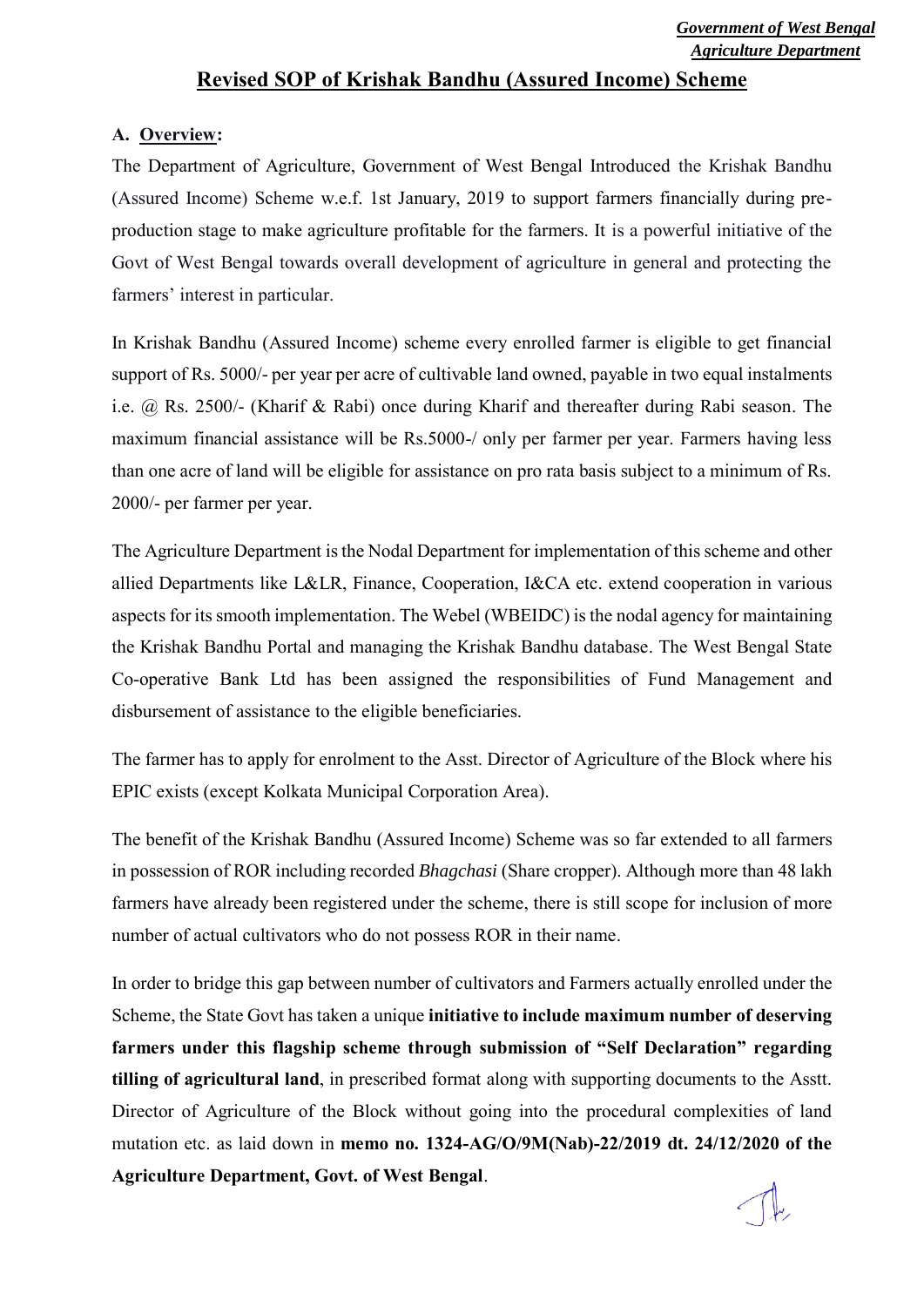Accordingly the existing SOP has been revised to accommodate the above changes and is laid down herein below.

## **B. Executive Committees at State, District & Block level:**

1. The existing **State Level Steering Committee** under the Chairmanship of the Chief Secretary will be the apex body for overall policy formulation, supervision and monitoring of the Scheme:

| Ι.   | <b>Chief Secretary</b>                                                                                                                                                             | - Chairperson     |
|------|------------------------------------------------------------------------------------------------------------------------------------------------------------------------------------|-------------------|
| II.  | Additional Chief Secretary, Agriculture Department                                                                                                                                 | - Member Convener |
| III. | Additional Chief Secretary / Principal Secretary / Secretary of<br>Finance, L&LR, I&CA, Disaster Management & CD, P & - Members<br>RD, Cooperation, FPI & Horticulture departments |                   |
| IV.  | Adviser (Agriculture & Allied Sectors) to Hon'ble Chief<br>Minister.                                                                                                               | - Member          |
| V.   | Director of Agriculture & EOS                                                                                                                                                      | - Member          |
| VI.  | Managing Director, WBSCB Ltd.                                                                                                                                                      | - Member          |
| VII. | Representative from WEBEL (WBEIDC)                                                                                                                                                 | - Member          |

2. The **District level Implementation and Monitoring Committee (DLIMC)** under the Chairmanship of the District Magistrate and comprising of the following officials shall supervise implementation of the scheme in the concerned district. The DLIMC will also take necessary measures for wide publicity for enrolment of all eligible farmers of the district.

| District Magistrate                        | Chairman        |
|--------------------------------------------|-----------------|
| DL&LRO                                     | Member          |
| DDA (Admin)                                | Member-Convenor |
| DHO of FPI & Horticulture                  | Member          |
| District Disaster Management Officer       | Member          |
| <b>ARCS/DRCS</b> of Cooperation Department | Member          |
| CEO of District Central Cooperative Bank   | Member          |
| <b>WEBEL Official</b>                      | Member          |
| <b>Other Allied Departments</b>            | Member          |

DDA (Admin) may utilize the services of Asst. DA (Admin) & his establishment of the Sub-Division for execution of the scheme.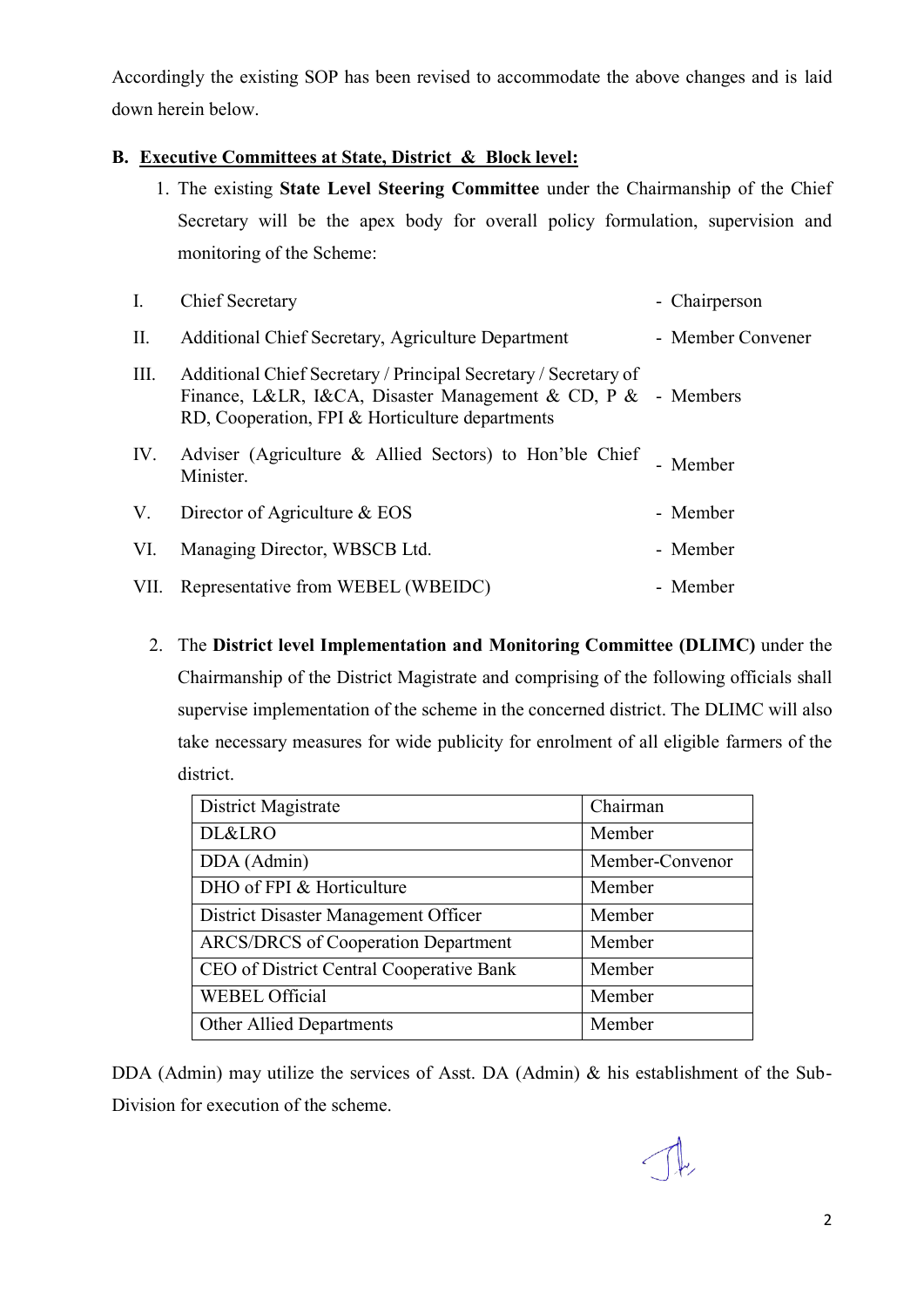3. The **Block level Execution & Monitoring Committee (BLEMC)** under the Chairmanship of the Block Development Officer and comprising of the following members will be responsible for successful implementation of the scheme at the Block level. The BLEMC will take responsibility of publicity, enrolment and disbursement of assistance etc. in the Block.

| <b>Block Development Officer</b>         | Chairman        |
|------------------------------------------|-----------------|
| Asst.D.A of Block                        | Member-Convenor |
| BL & LRO                                 | Member          |
| <b>Block Disaster Management Officer</b> | Member          |
| Co-operative Inspector                   | Member          |
| Representative of CEO of DCCB            | Member          |
| Representative of WEBEL                  | Member          |
| Other officials of Allied departments    | Member          |

## **C. Eligibility:**

All farmers having available documents of cultivable land will be eligible to apply. Photocopy of the following documents will have to be submitted by the applicant along with his/ her application in the prescribed format.

## **(i) In case of farmers having RoR or a recorded "Bhagchasi" (Share Cropper).**

- 1. RoR of Cultivable Land/proof of Record in case of recorded *Bhagchasi* (Share cropper).
- 2. Voter ID card (mandatory): This is the control document, double entry cannot be done using the same EPIC.
- 3. Copy of the Bank pass book clearly showing IFSC and Account details of active bank account/ Cancelled Cheque.
- 4. Active Cell Phone Number*.*
- 5. Aadhar Card (Optional).

## **(ii) In case of farmers not having RoR in their names.**

- 1. **Self Declaration** along with supporting documents as detailed in the prescribed format as per Annexure-IA (in English) or Annexure-IB (in Bengali). All documents must be **self-attested by the applicant**.
- 2. Voter ID card (mandatory): This is the control document, double entry cannot be done using the same EPIC.
- 3. Copy of the Bank pass book clearly showing IFSC and Account details of active bank account/ Cancelled Cheque.
- 4. Active Cell Phone Number*.*
- 5. Aadhar Card (Optional).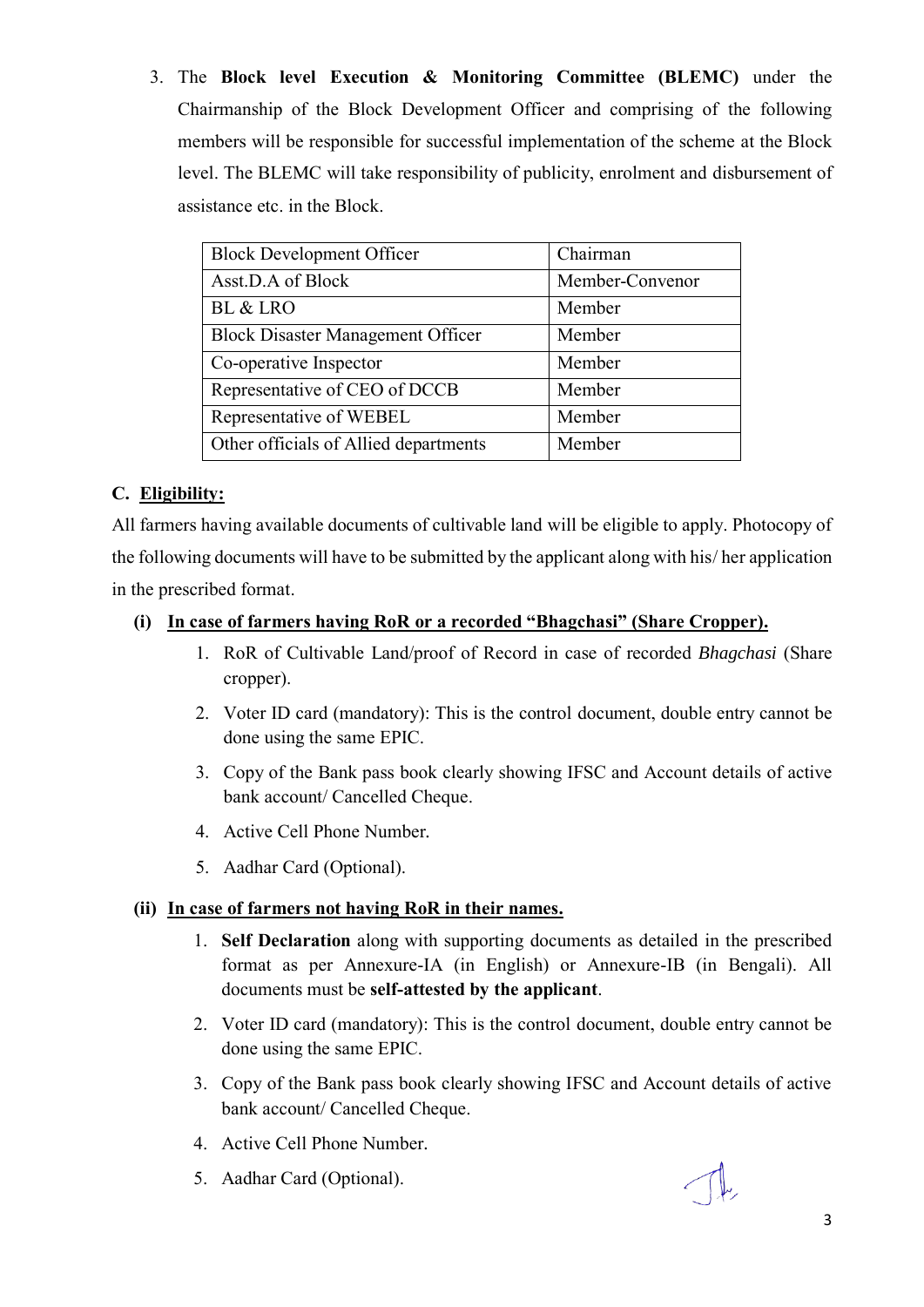#### **D. Process flow for Enrolment:**

- 1) Immediately upon receiving the application, the authorized representative of the Asstt.DA (Block) assigned with app entry will check the enclosures and capture the details in Krishak Bandhu app for **Pre-Registration** and generation of acknowledgement ID. "Bangla Sahayata Kendra" may be the alternative gateway for Pre-Registration of intending farmers under Krishak Bandhu (AI) Scheme.
- 2) The authorized representative of the ADA (Block) assigned with the task of verification at the O/o the Asstt.DA (Block) will **scrutinize** app entry and verify all enclosures and enter relevant details into the Krishak Bandhu Portal.
- 3) The Asstt.DA (Block) will **finally scrutinize and approve** the application if found correct in all respect and **generate Krishak Bandhu ID** (KBID) for the said farmer.
- 4) Upon generation of Krishak Bandhu ID, the farmer's name will appear in the 'Approved List' in the Krishak Bandhu portal and he/she will receive an **SMS indicating the KBID No.** In case the application of the farmer doesn't stand scrutiny, the said application shall be rejected by the Asstt.DA (Block) stating reason for rejection and the farmer will receive an SMS indicating the reason for rejection.
- 5) **In case of applications accepted on the basis of Self-Declaration** submitted by the farmers in prescribed format, the Asstt.DA (Block) shall first consider the same and enroll the farmers if their documents are found in order. Thereafter, the Asstt.DA (Block) may forward the Self-Declarations along with the enclosure(s) to the BL&LRO for necessary verification of land possession status of the concerned farmers and endorsement with his/her comments.
- 6) After verification, the BL&LRO will return the applications along with his written observation to the Asstt.DA (Block), preferably, within fifteen days of receipt of the applications.
- 7) In case, the BL&LRO's observation is found contrary to the claim made by the farmer in his/her Self-Declaration, the Asstt.DA (Block) shall *suo moto* **cancel the enrolment of the concerned farmer and send a Notice** to the farmer to return the assistance amount that may have been disbursed to him/her within fifteen days from the date of issue of such notice. If the concerned farmer fails to comply, **proceedings may be started against him under Bengal PDR Act 1913** after passing a resolution to that effect in the BLEMC.

 $\sqrt{k}$